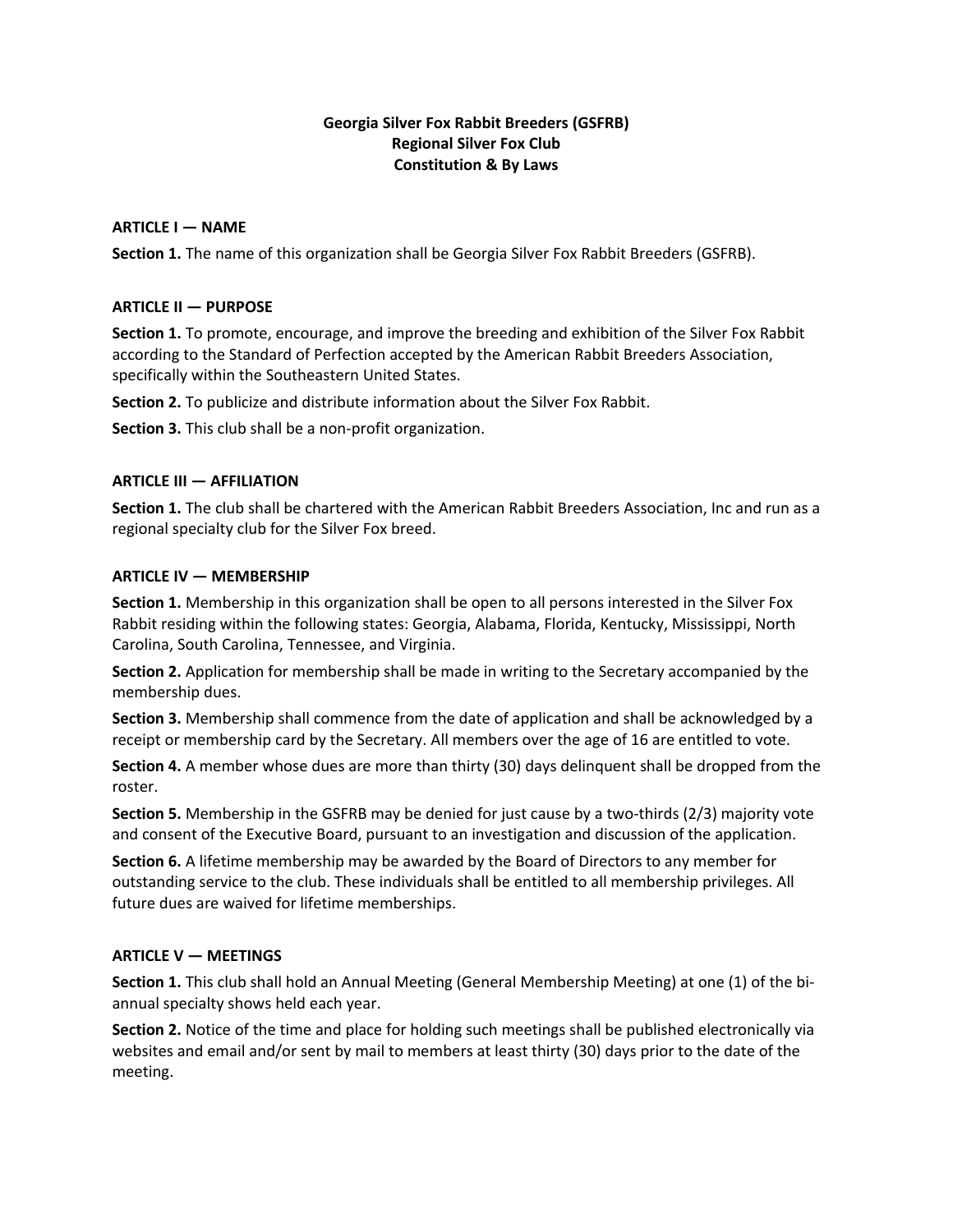**Section 3.** A quorum for an official GSFRB General Membership Meeting shall consist of at least two (2) Board of Director Members and five members in good standing. If no Officers are able to attend they shall give authority to preside at the meeting to a Director in attendance. If no quorum is present the Presiding Officer shall adjourn the meeting to the day and hour of his/her designation.

**Section 4.** Draft Minutes of General Membership Meetings shall be published electronically following the meeting to give the general membership time to review and add input if necessary. After thirty (30) days Final Approved Minutes will be published electronically on the GSFRB website/Facebook page. Copies of approved General Membership Meeting Minutes will be provided at the following year Annual Meeting.

**Section 5.** The President shall call a Special Membership Meeting of the GSFRB when so requested, in writing, by at least fifty percent (50% ) of the members in good standing. At any special meeting there shall be considered only the special business for with the special meeting was called. Notice shall be communicated to all members in the manner defined above at least thirty (30) days before such meeting. Minutes of Special Meetings shall be as defined for General Membership Meetings.

**Section 6.** The Board of Directors shall hold at least two (2) regular meetings per calendar year. Meetings shall be at such dates, times, and places, as the Board shall determine. Meetings may be conducted in person or via electronic format or teleconference provided all members have access to one or all methods of communication. Additional Board communication may include mail, email, fax, or other methods that may become available provided all members have access to one or all methods of communication. Minutes shall be sent to all Board Members via mail or email prior to the next meeting and shall be posted at the GSFRB website and Facebook page after Board approval.

**Section 7.** A quorum for Board of Directors Meetings shall consist of at least four (4) Board Members in attendance including at least one (1) Officer.

**Section 8.** Special Meetings may be called by the President or at the request of at least two (2) Board members by notice communicated, via mail, email or telephone, to each member of the Board not less than forty-eight (48) hours before such meeting. Minutes of Special Meetings shall be as defined for regular meetings.

**Section 9.** Any action required or permitted to be taken at a meeting of the Board of Directors or of any committee may be taken without a meeting if all members of the Board or committee consent in writing to taking the action without a meeting and to approving the action. Such consents shall have the same force and effect as a unanimous vote of the Board or of the committee as the case may be.

## **ARTICLE VI — OFFICERS**

**Section 1.** All Officers and Directors of this club must be members in good standing of the American Rabbit Breeders Association (ARBA), and of the National Silver Fox Rabbit Club (NSFRC). Failure to renew such memberships shall automatically vacate the office.

**Section 2.** The Board of Directors of this club shall consist of: a President, Vice President, a Secretary, a Treasurer (or the combined office of Secretary-Treasurer) and at least three Directors. These shall constitute the Executive Board.

**Section 3.** The Board of Directors shall be elected for two year terms. The President, Secretary (or Secretary-Treasurer), and at least two (2) Directors shall be elected in even years and the Vice President, Treasurer, and at least one (1) Director shall be elected in odd years. Terms of Officers and Directors shall commence at the close of the ARBA National Convention.

**Section 4.** Officers shall be elected from and by the membership via mail ballot.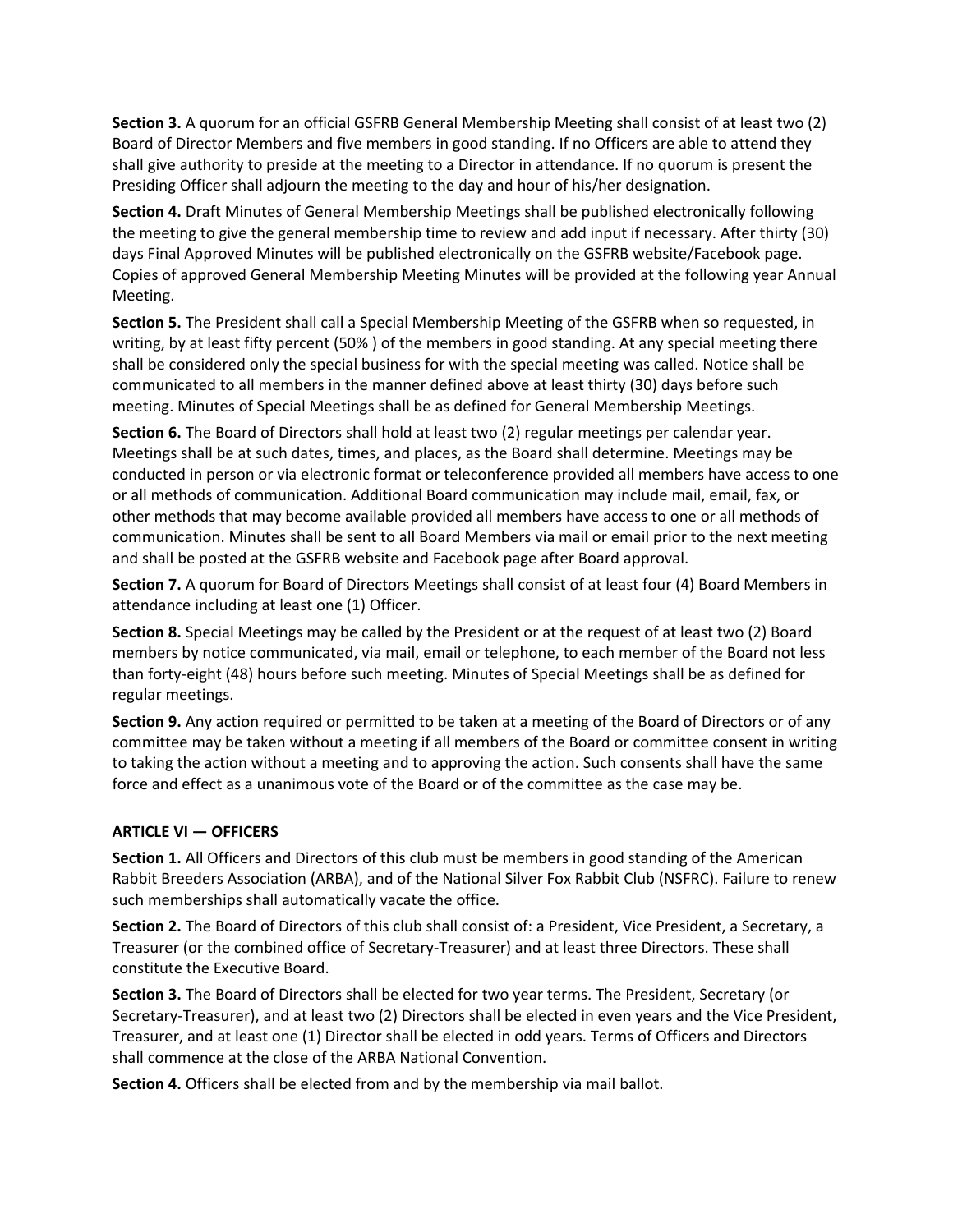**Section 5.** An Officer who is remiss and/or negligent in his/her duties, or shows a serious lack of interest in club matters shall be reviewed in the same manner as consistent with Article IX —Discipline, in the By-Laws.

**Section 6.** Vacancies in any office shall be filled by appointment of the President, subject to a simple majority of Board approval.

## **ARTICLE VII—AMENDMENTS**

**Section 1.** Amendments to this Constitution may be proposed by any member in good standing or by majority vote of the Executive Board. The proposal shall be reviewed by the Constitution Committee for inconsistencies or conflicts with the American Rabbit Breeders Association or the Constitution & By-Laws of the GSFRB. If none be found, the proposal shall be presented to the membership for a vote.

**Section 2.** The entire membership shall be polled via mail ballot. A two-thirds (2/3) majority of ballots received shall constitute acceptance of the proposed amendment, which shall become effective immediately upon passage.

#### **BYLAWS**

#### **ARTICLE I — DUES**

**Section 1.** Membership categories shall consist of:

- Individual Adult New/renewal annual payment and 3-year advance payment
- Individual Youth (through age 18 years) New/renewal annual payment and 3-year advance payment
- Husband/wife or two party New/renewal annual payment and 3-year advance payment - Additional member residing in same household — New/renewal annual payment and 3-year
- advance payment.

**Section 2.** The Board of Directors may adjust the amount of annual dues to be paid in each membership category for the following calendar year by a vote of not less than two-thirds (2/3) majority when a quorum is present.

**Section 3.** The Board of Directors may waive membership dues requirements and/or offer special categories or promotions as it sees fit on a case-by-case basis.

**Section 4.** If renewal dues have not been received by the Secretary in the thirty (30) days grace period after expiration date, the member shall be removed from the club roster and no sweepstakes points will be counted. Sweepstakes points will resume tabulation upon payment of dues.

## **ARTICLE II — ELECTIONS**

**Section 1.** The Election Committee shall send out to the entire membership, a call for petitions of office on June  $1<sup>st</sup>$ . Petitions for office shall be returned to the Election Committee Chair postmarked no later than July  $1<sup>st</sup>$ . Petitions for office may be submitted via mail or electronic mail.

**Section 2.** Petitioner(s) for offices of President, Vice President, and Secretary / Secretary-Treasurer must have been a continuous member of the GSFRB for one (1) year previous to petition. Petitioners for office of Director must have been a continuous member of the NSFRC for six (6) months previous to petition.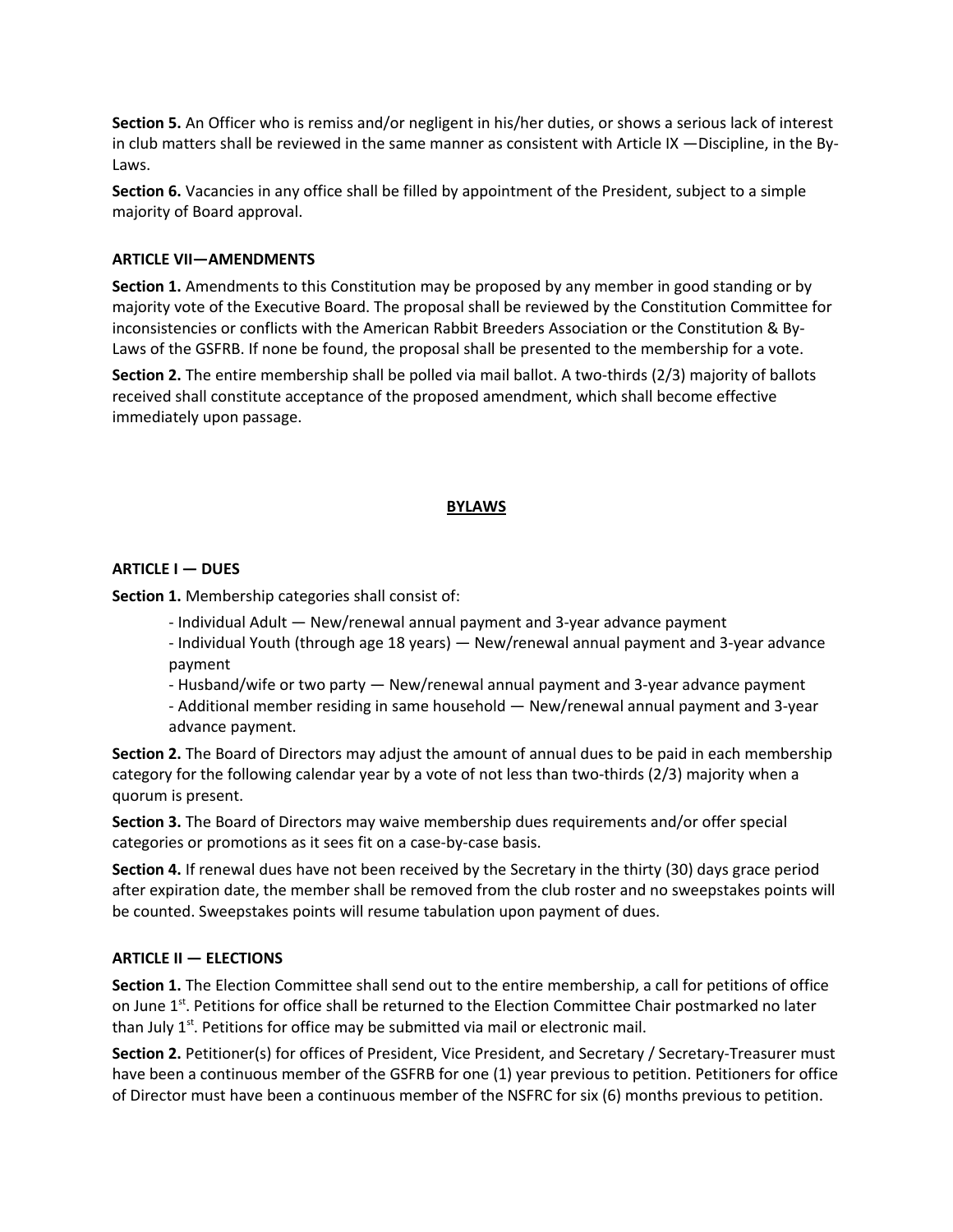All petitioners must be over the age of 18 years old and a member, in good standing with the GSFRB, NSFRC, and the ARBA at the time of petition.

Section 3. On July 15<sup>th</sup>, or as soon after petitions have been received, an official ballot will be issued to all members in good standing. Official ballots will be issued by mail OR electronic mail for those club members who elect to receive electronic correspondence.

**Section 4.** Only official ballots will be accepted, either via mail or electronic mail. Official ballots shall have no other information or markings other than the names of candidates, and an area to indicate selection for office; the name and address of the Election Committee Chair for ballot return; and the club title. Polls closure shall be postmarked no later than August 31 $^{\rm st}$ .

**Section 5.** The Election Committee shall not be candidates for office. They shall count ballots and report the results by signed statement to the Secretary no later than September 30<sup>th</sup>.

**Section 6.** Candidates receiving the largest number of votes shall be declared elected. If any candidate is running unopposed, they shall be declared elected and no votes need be rendered.

**Section 7.** In the event of a tie vote the Board of Directors shall vote by secret ballot, with the President casting a vote to break a tie.

**Section 8.** The Election Committee Chair shall notify the results to the entire membership and shall file the ballots for one (1) year.

## **ARTICLE III — DUTIES OF OFFICERS**

**Section 1.** The President shall preside at meetings of the GSFRB and the Executive Board. He/she shall appoint committees, fill all vacancies in office, call special meetings as deemed necessary for the good of the club, and perform such duties as pertain to the office subject to approval by the Board.

**Section 2.** The Vice President shall perform all duties of the President in his/her absence or inability to act. He/she shall automatically succeed to the office of President upon vacancy of said office. He/she shall perform any such duties as directed by the Board of Directors or the President.

**Section 3.** The Secretary, shall receive and act upon membership applications in a timely manner. Notify all members of meetings and elections. Keep an accurate record of minutes at all meetings. Such minutes shall be sent to all Board Members via mail or email and shall be posted at the official GSFRB website. The Secretary shall act promptly on all correspondence directed to his/her office, and shall consult the Board of Directors on such matters. Secretary will submit an annual report of the condition of the club, consult and advise the Board of Directors of all matters of policy he/she deems unusual or advisable. The secretarial records may be reviewed annually upon notification by the President or through the President by the majority of the Executive Board. He/she shall perform any such duties as directed by the Board of Directors or the President.

**Section 4.** The Treasurer, shall be the custodian of all property and funds of this organization. He/she shall make purchases, pay all justified debts, and transact all business as authorized by the Executive Board. He/she shall see that the annual charter fee is promptly paid to the American Rabbit Breeders Association by January 1st of each year. Submit a written report at each regular meeting of the Board of Directors. Submit all financial records to the Auditing Committee. He/she shall perform any such duties as directed by the Board of Directors or the President. The Secretary and Treasurer positions may be combined into one Secretary-Treasurer office if the club so desires, see Section 5.

**Section 5.** The Secretary-Treasurer, as Treasurer, shall be the custodian of all property and funds of this organization. He/she shall make purchases, pay all justified debts, and transact all business as authorized by the Executive Board. He/she shall see that the annual charter fee is promptly paid to the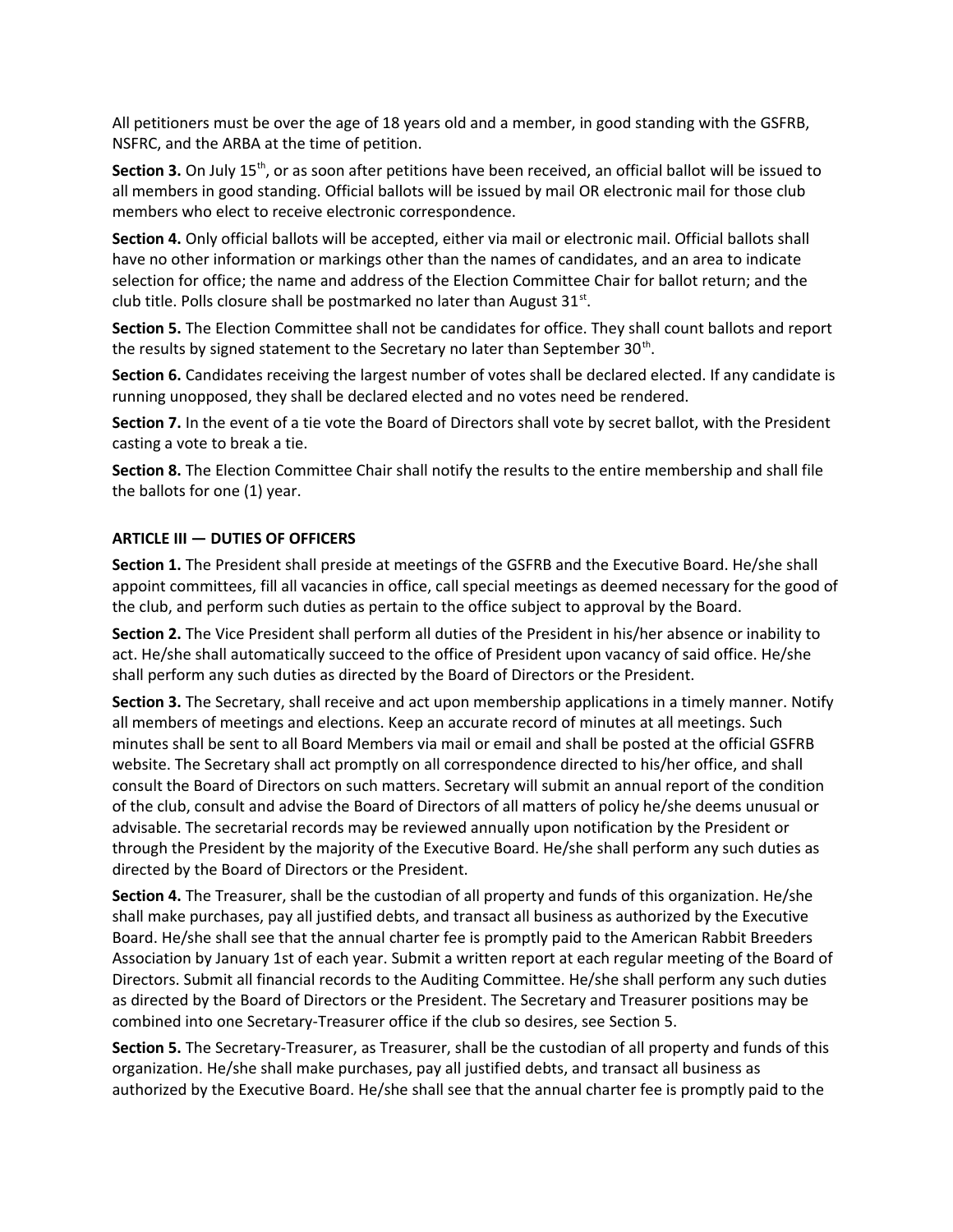American Rabbit Breeders Association by January 1st of each year. Maintain an accurate set of books covering income and expenditures. Submit a written report at each regular meeting of the Board of Directors. Submit all financial records to the Auditing Committee. He/she shall assume duties of both the Secretary as stated in Section 3, and the Treasurer as stated in Section 4, and perform any such duties as directed by the Board of Directors or the President.

**Section 6.** The Board of Directors shall carry out the decisions voted by the club membership, and transact such business as necessary for the welfare of the club. Each Director shall be responsible for answering all correspondence addressed to him/her in a timely manner and shall consult to the Board of Directors on such matters. Each Officer and Director shall regularly submit articles and reports for the GSFRB Newsletter. The Board of Directors shall authorize expenditures, not exceeding the assets of the GSFRB. The Board of Directors shall make decisions as may pertain to the improvement of the GSFRB. All transactions by the Board of Directors must have a simple majority approval, except where noted differently.

# **ARTICLE IV — COMMITTEES**

**Section 1.** Standing Committees of the GSFRB shall be: Constitution Committee, Auditing Committee, Election Committee, and Show Committee. The President will appoint Standing Committees subject to the approval by simple majority of the Board of Directors. The term of all Standing Committee Chairs and members shall be one (1) year and shall be the same as the GSFRB Board of Directors term year.

**Section 2.** The Constitution Committee shall consist of at least 2 (two) members in good standing of the GSFRB. This committee shall review any proposed amendments received per Article X of the GSFRB Bylaws.

**Section 3.** The Auditing Committee shall only convene at the request of either the President OR the Executive Board, in the event that there is a discrepancy or question regarding the funds of the club. The Auditing Committee shall consist of three (3) members, one selected by the President, one elected by the Executive Board, and one elected by the members of GSFRB. Their duty shall be to make an audit as it is requested or required of the Treasurer books and make a report to the Board of Directors. The Auditing Committee may recommend, if deemed advisable after examination, that the books be audited by a certified public accountant. The cost of such audit shall be paid for by the GSFRB. When the end of year audit and end of term audit are within three (3) months of each other only one (1) audit shall be done.

**Section 4.** The Election Committee shall consist of two (2) members. The Election Committee shall prepare, distribute, receive, and count the ballots, tabulate and certify the results of any and all elections to the Board of Directors. No member of the Election Committee shall be eligible for election to any office while they are a member of the Election Committee.

**Section 5.** The Show Committee shall consist of three (3) members. The Show Committee shall work to secure bids for the bi-annual GSFRB specialty shows. The committee will purchase awards with the approval of the Board of Directors for the annual show. They shall appoint a Show Secretary to keep track of paperwork, table write, and make sure all rabbits arrive at table in a timely manner on show days. Members and responsibilities of the show committee include:

 Show Superintendent/Chairperson – Will oversee the bi-annual shows, be a liaison with the host club, assign duties/responsibilities to others, make sure other chairs are completing their tasks in a timely manner. Will also, in conjunction with the Show Secretary, determine the cost of entry fees, keeping in mind that the fees collected should cover the costs of expenses. Will report to the GSFRB Board of Directors regarding these matters.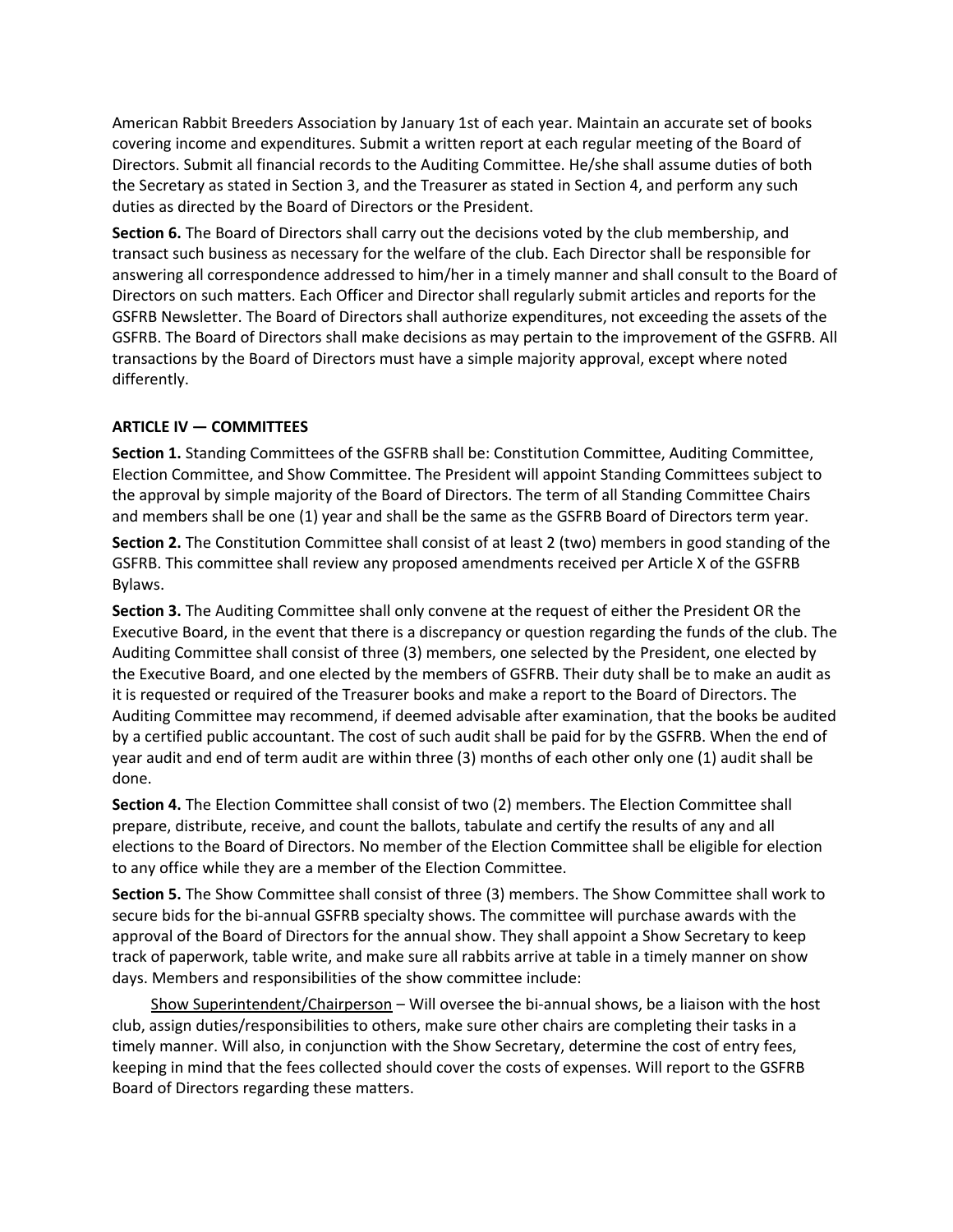Show Secretary – Will coordinate with the GSFRB Secretary to make sure that necessary sanctions are applied for. Will, in conjunction with the show superintendent, determine the cost of entry fees. Will determine entry deadlines, accept entries, provide the needed paperwork for the show to run smoothly and efficiently, and provide the necessary results to the sanctioning clubs in the required time frame. Will return results and legs to the exhibitor within the required time frame.

 Special Event Coordinator – Will plan a special event for Saturday evenings during the weekends of the bi-annual GSFRB shows, and coordinate a host motel for club members. May also provide info for additional motels/campgrounds, etc. Should also coordinate and plan the club meetings as held during the weekend of the bi-annual shows, in conjunction with the Executive Board of Directors.

**Section 6.** The Board of Directors may form committees and commissions to carry out the work of the Organization. The Board of Directors shall determine the charge and duration of each committee or commission. The President will appoint Committees subject to the approval by simple majority of the Board of Directors. All members reviewed and appointed for any Committee must be a member in good standing of the GSFRB. The Chairperson for each Committee shall have been a member in good standing of the GSFRB for a period of one (1) year.

# **ARTICLE V — SWEEPSTAKES POINTS AND EXHIBITION VARIETIES**

**Section 1.** Sweepstakes points shall be kept track of and calculated from January 1<sup>st</sup> through December  $31<sup>st</sup>$  of each year, with awards given for the highest amount of points accrued in each of the following categories:

- Most Specialty Points
- Most Rabbits Shown
- Most Shows Attended
- Highest Pointed Black

**Section 2.** 'Exhibition varieties' are blue and chocolate. Both of these colors have a current COD with the ARBA and therefore can accrue points within the GSFRB in the same manner that blacks do. There will also be year-end awards for the following:

- Highest Pointed Blue
- Highest Pointed Chocolate

**Section 3.** Year-end sweepstakes points will be calculated in the same manner as which the NSFRC calculates their sweepstakes points (see NSFRC website: http://nsfrc.com/current\_open\_sweeps.php)

## **ARTICLE VI — BI-ANNUAL GSFRB SHOW**

**Section 1.** The bi-annual GSFRB shows must be sanctioned with the ARBA and the NSFRC by the sponsoring club.

**Section 2.** Only two (2) shows will be held per show year, one in spring and one in fall.

**Section 3.** One (1) of the bi-annual shows will be held in Georgia in a central location of the GSFRB region, such as Perry, GA. One (1) bi-annual show should be held in a state OTHER than Georgia, if possible, depending on bid or vote by the Board of Directors.

**Section 4.** It is the responsibility of the Board of Directors to endeavor to select bids from sponsoring clubs within the GSFRB region.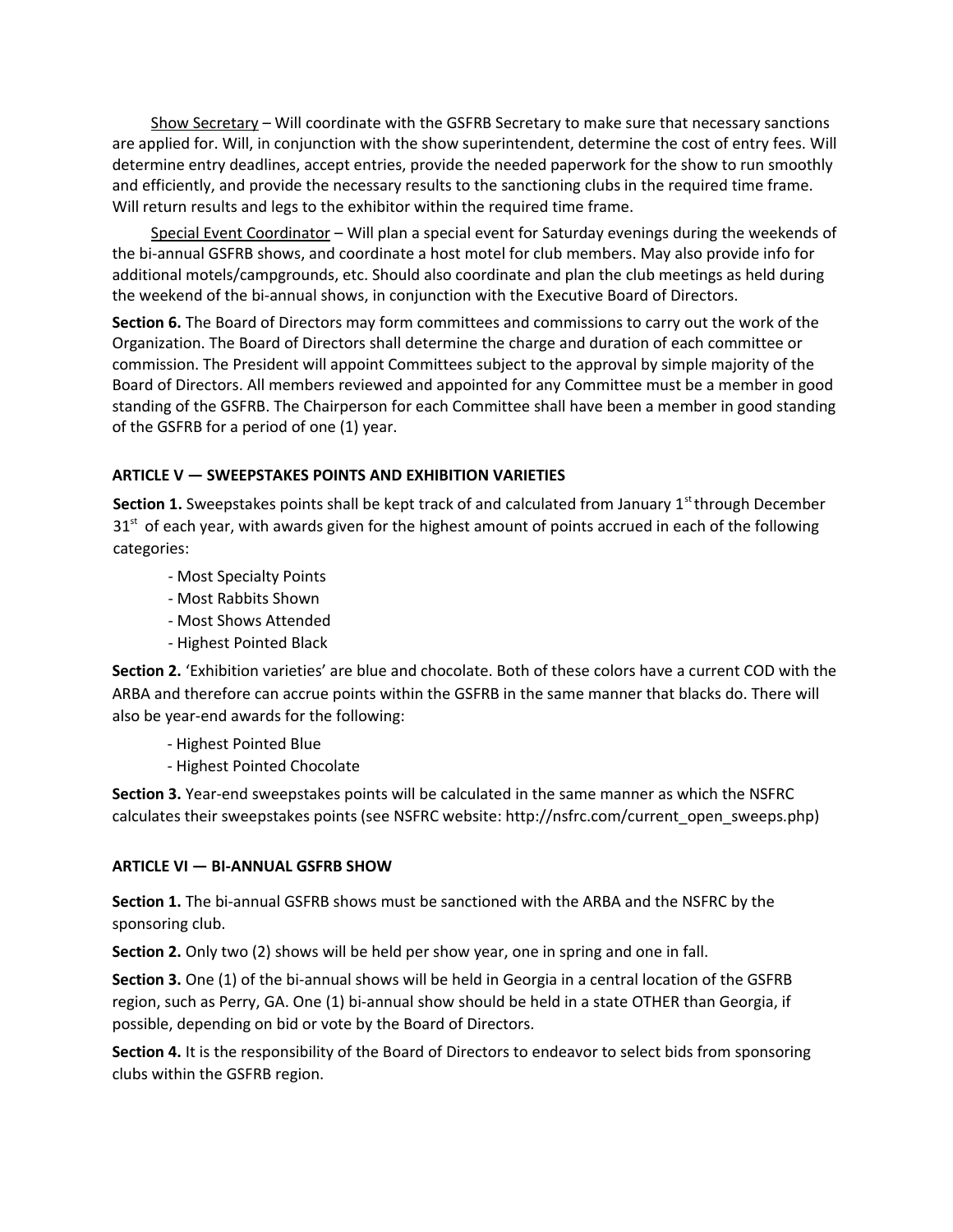**Section 5.** The GSFRB accepts no responsibility in the payment of any specials guaranteed by the sponsoring club nor will it be obligated for any debts incurred by the sponsoring club.

**Section 6.** No other GSFRB sanctioned show may be held during the weekend of the bi-annual shows except those held in conjunction with the bi-annual shows.

## **ARTICLE VII — NEWSLETTER**

**Section 1.** The GSFRB newsletter shall be published thrice (3 times) per year; twice (2 times) within sixty (60) days of each bi-annual show, plus one (1) year-end newsletter summarizing awards and final points.

**Section 2.** The newsletter shall be published by the Secretary or an appointed and approved editor, the Secretary shall serve as the editor if they are the publisher.

**Section 3.** All decisions on what may be published shall be determined by the editor except as set forth in the constitution and bylaws.

**Section 4.** The deadline for submissions for publication shall be thirty (30) days prior to publishing, unless otherwise determined by the editor.

**Section 5.** GSFRB is not liable for anything published in the newsletter.

**Section 6.** Publication shall be by email and sent to the last address on record at the Secretary's office. It may also be published on the website and Facebook page. Any member wishing to have a paper copy sent via USPS shall pay for the cost of said mailing.

**Section 7.** Memberships that have expired (including the 30-day grace period) shall no longer receive the newsletter.

**Section 8.** Each Officer and Director is responsible for writing at least one (1) article for publication in the newsletter per year.

## **ARTICLE VIII — WEBSITE**

**Section 1.** A Webmaster shall be appointed by the President and approved by the Board of Directors.

**Section 2.** No information may be placed on the website that is not available to all of the membership at the same time. All information published to the website must be approved by the Board of Directors.

**Section 3.** The newsletter may be posted to the website.

**Section 4.** No personal communications may be posted on the website.

**Section 5.** A member's listing shall be placed on the public view portion of the website.

## **ARTICLE IX — DISCIPLINE**

**Section 1.** Any member against whom charges of misconduct have been filed shall be furnished a written statement of said charges and allowed a minimum of thirty (30) days to reply. The reply shall be sent to the Secretary who shall send a copy of the reply, along with the written charges to each of the Executive Board for review. Upon review by the Executive Board, a two-thirds (2/3) majority vote by the Board may elect to expel, suspend or reprimand said member against whom the charges were brought.